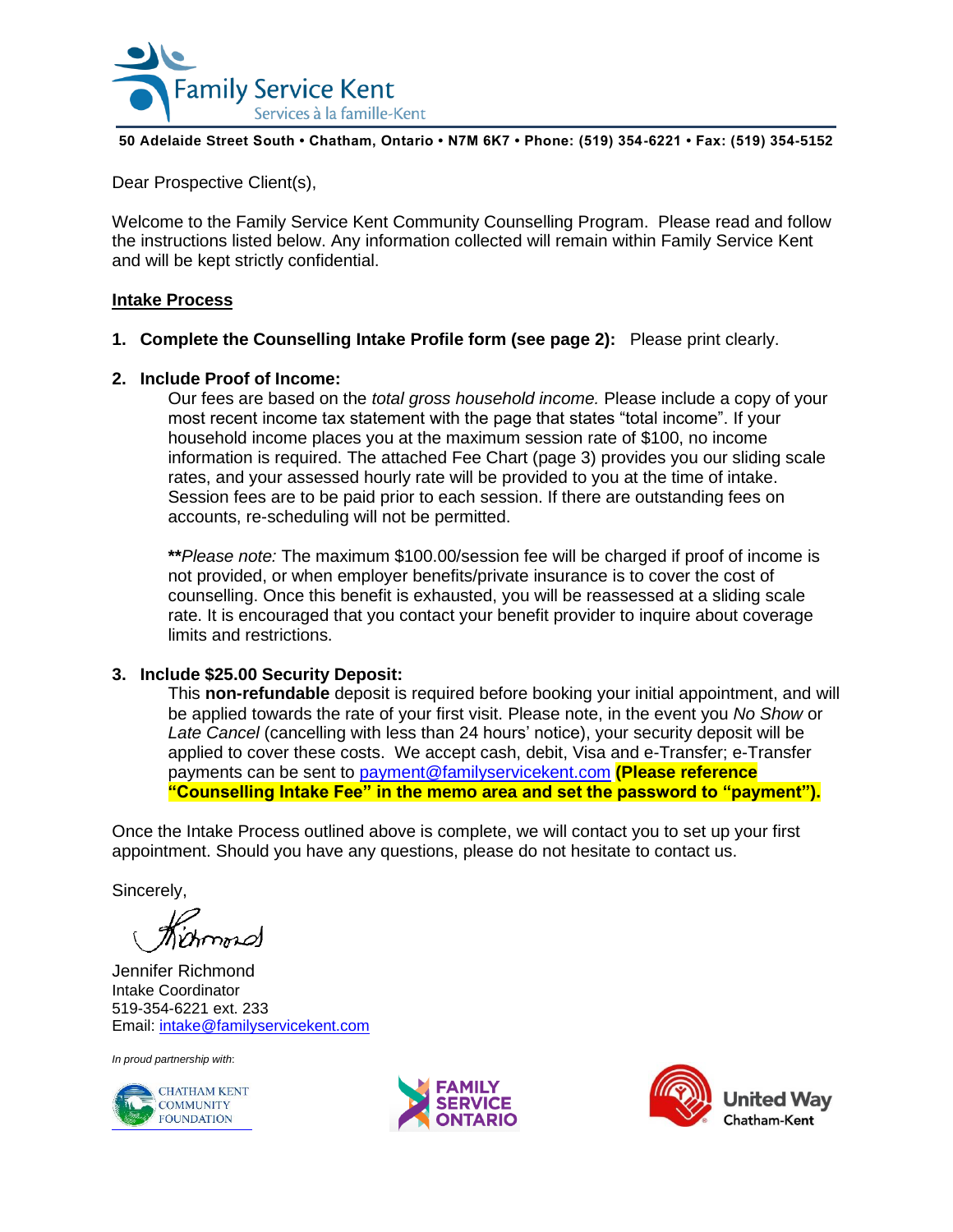|  |  |  |  | nt COUNSELLING INTAKE PROFILE |
|--|--|--|--|-------------------------------|
|--|--|--|--|-------------------------------|

| <b>Family Service Kent</b><br><b>COUNSELLING INTAKE PROFILE</b><br>Services à la famille-Kent                                                                                                                                                                                                                                                                                                                                                     |                                                                                            |          |  |  |  |  |
|---------------------------------------------------------------------------------------------------------------------------------------------------------------------------------------------------------------------------------------------------------------------------------------------------------------------------------------------------------------------------------------------------------------------------------------------------|--------------------------------------------------------------------------------------------|----------|--|--|--|--|
| Full Name:<br>Date of Birth: (dd/mm/yy)                                                                                                                                                                                                                                                                                                                                                                                                           | $\prime$                                                                                   | $\prime$ |  |  |  |  |
| City:<br>Address:                                                                                                                                                                                                                                                                                                                                                                                                                                 | Postal Code:                                                                               |          |  |  |  |  |
| Okay to leave messages?                                                                                                                                                                                                                                                                                                                                                                                                                           | Yes □ No □                                                                                 |          |  |  |  |  |
|                                                                                                                                                                                                                                                                                                                                                                                                                                                   |                                                                                            |          |  |  |  |  |
| Email:                                                                                                                                                                                                                                                                                                                                                                                                                                            |                                                                                            |          |  |  |  |  |
| No <sub>1</sub><br>Have you accessed services from us before? Yes $\Box$                                                                                                                                                                                                                                                                                                                                                                          |                                                                                            |          |  |  |  |  |
| Select which type of counselling you require:<br>Individual □<br>Couples $\square$ Family $\square$                                                                                                                                                                                                                                                                                                                                               |                                                                                            |          |  |  |  |  |
| If Couples or Family Counselling was selected, please list other attendees, relationship to you, and their DOB:                                                                                                                                                                                                                                                                                                                                   |                                                                                            |          |  |  |  |  |
| DOB: (dd/mm/yy)                                                                                                                                                                                                                                                                                                                                                                                                                                   | $\sqrt{2}$                                                                                 |          |  |  |  |  |
| DOB: (dd/mm/yy)                                                                                                                                                                                                                                                                                                                                                                                                                                   | $\sqrt{2}$                                                                                 | $\prime$ |  |  |  |  |
| Please select the area(s) of focus are you seeking counselling services for:<br>__ Anger Management<br>LGBTQ Support<br>__ Life Adjustments/Changes<br>Anxiety/Stress<br>___ Caregiver Support<br>___ Parenting Issues<br><b>Child Behaviour/Emotional Support</b><br>__ Relationship/Marital Issues<br>Self-Esteem/Self-Confidence<br>Depression<br><b>Family Issues</b><br>__ Separation/Divorce<br>Grief/Loss<br><b>Sexual Assault Support</b> | __ Support<br>Trauma and/or PTSD<br><b>Work-Related Issues</b><br>____ Other _____________ |          |  |  |  |  |
| <b>EMPLOYMENT/BENEFITS COVERAGE</b>                                                                                                                                                                                                                                                                                                                                                                                                               |                                                                                            |          |  |  |  |  |
| Are you an Ontario Works (OW) or ODSP recipient? Yes □<br>No <sub>1</sub><br>If yes, please contact OW at 519-351-8573 (option 0) as you may be eligible for covered counselling sessions.                                                                                                                                                                                                                                                        |                                                                                            |          |  |  |  |  |
| Are you currently employed? Yes $\Box$ No $\Box$                                                                                                                                                                                                                                                                                                                                                                                                  |                                                                                            |          |  |  |  |  |
| Do you have benefits to cover the cost of counselling? Yes $\Box$ No $\Box$                                                                                                                                                                                                                                                                                                                                                                       |                                                                                            |          |  |  |  |  |
| If yes, please indicate which benefit qualification(s) you require:<br>RSW (Registered Social Worker) Yes □ No □<br>MSW (Masters of Social Work)? Yes □ No □<br>Registered Psychotherapist Yes □ No □<br>** Please note: Family Service Kent does not employ Psychologists or Psychiatrists**                                                                                                                                                     |                                                                                            |          |  |  |  |  |
| ORDERS/COURT PROCEEDINGS/CHARGES                                                                                                                                                                                                                                                                                                                                                                                                                  |                                                                                            |          |  |  |  |  |
| Are you required/mandated to attend counselling? Yes $\Box$ No $\Box$ If yes, please answer the following:<br>Worker's name:<br>Worker's name:                                                                                                                                                                                                                                                                                                    |                                                                                            |          |  |  |  |  |
| Are you named in any current criminal charges, proceedings, or litigation? Yes □                                                                                                                                                                                                                                                                                                                                                                  | No <sub>1</sub>                                                                            |          |  |  |  |  |
| If yes, please specify: Restraining Order $\Box$ Peace Bond $\Box$ Restrictions $\Box$<br>Conditions $\square$                                                                                                                                                                                                                                                                                                                                    |                                                                                            |          |  |  |  |  |
| <b>DECLARATION</b>                                                                                                                                                                                                                                                                                                                                                                                                                                |                                                                                            |          |  |  |  |  |
| I certify that all information provided as part of this application is accurate and true to the best of my knowledge.<br>$\Box$ I have included my proof of income to have my session rate assessed<br>$\Box$ I have not included my proof of income as I am set at the max fee rate<br>□ I have included my \$25 Intake Fee                                                                                                                      |                                                                                            |          |  |  |  |  |
|                                                                                                                                                                                                                                                                                                                                                                                                                                                   |                                                                                            |          |  |  |  |  |